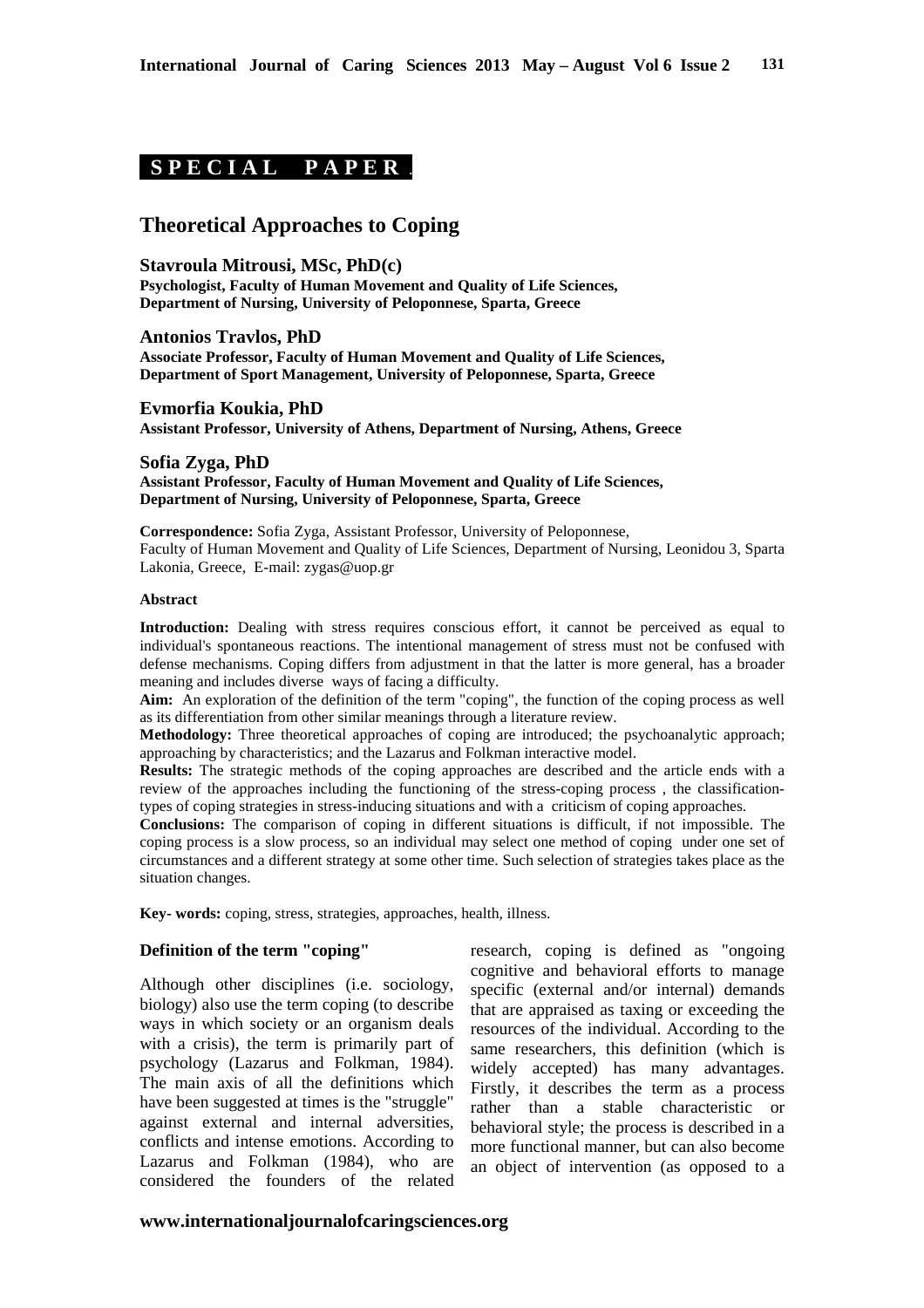characteristic or style). Secondly, it refers to an individual's attempts to assessment/evaluation (and not to control, which in itself is often impossible) negative stimuli. This "appraisal" may include redefinition, tolerance, even acceptance of a negative incident, if it is to lead to an effective adaptation. Thirdly, the definition of the cognitive assessment/evaluation makes the term extremely psychological. Fourthly, the definition regards coping as the organism's mobilization or intentional effort of the individual to react to external or internal adversity.

The last mentioned brings to the fore the issue of this term's differentiation from other terms. Specifically because dealing with stress requires conscious effort, it cannot be synonymous with an individual's reflexive or spontaneous reactions, since these are beyond an individual's conscious control (Compas, 1987). It is characteristic that coping attitudes, especially with regards children, are placed in the middle of a continuum, with a newborn's reflexive movements at one end and spontaneous reactions which, due to acquired experience, no longer require conscious control at the other end (Murphy, 1974). For similar reasons, the intentional management of stress must not be confused with defense mechanisms), which are present in the sub-consciousness, that an individual uses in order to reach the same result (stress relief). Coping differs from adjustment in that the latter is more general, has a broader meaning and includes diverse -not only intentional- ways of facing a difficulty (Lazarus and Folkman, 1984; Chang, et al., 2005; Gil-Monte, 2005; Aldwin, 2007; Papazisis et all., 2008; Papazisis et all., 2008a; Zyga, 2010; Karasavvidis et al., 2011; Zyga, 2013).

#### **Approaches concerning coping**

A great proportion of the research on coping is to be found in the 1966 edition of Richard Lazarus's book Psychological Stress and the Coping Process. Earlier, an extensive study concerning coping took place in the framework of the Psychology of the Ego focusing on the role of defenses, as seen through the research of Haan (1969), Menninger (1963) and Vaillant (1977). The aforementioned were interested in the

pathology and dealt with the role of defenses in psychopathology (Folkman and Moskowitz, 2004). The view that every form of psychopathology is related to a certain defense was quite a strong psychoanalytic one which had a strong influence on Clinical Psychology. For instance, hysterical neurosis was related to Repulsion, obsessivecompulsive disorder to intellectualisation and paranoia to Projection.

This view was expressed through the convergence of the three developmental variables which are in common with Freud's theory: (a) the stage of psychosexual development of a child who experiences the trauma, (b) the primary impulses and conflicts of the stage and (c) the traits of a child's cognitive development, all of which go to make up the defenses.

In spite of the neatness and the probable link between the three variables, observation fails to confirm the close relationship between the developmental stage, the content of the impulses and the cognitive development firmly enough. Moreover, the link between the forms of psychopathology and certain defenses is too simplistic to be acceptable (Lazarus, 1993).According to the trait approach, personality traits influence the methods of address. Approach researchers who have dealt with the development of tools to measure coping's traits are Byrne (1964), Goldstein (1959), Gleser and Ihilevich (1969) and Moos (1974).

Research based on the traits approach tends to point to a relationship between personality traits and physiological and/or psychological reactions of the body to stress, but does not provide precise information on the actual handling processes the individual participates uses. These processes are deduced from the quality of the traits and their relationship to possible variables.

Research conducted by Kobasa (1979) explains the specific approach. Two groups of managers were formed. The first consisted of men who showed a high degree of toughness, high levels of stress and a low level of sickness. The second group consisted of men who also showed some degree of toughness, a high level of stress and a high level of sickness (i.e. control and cognitive control), Kobasa drew conclusions on how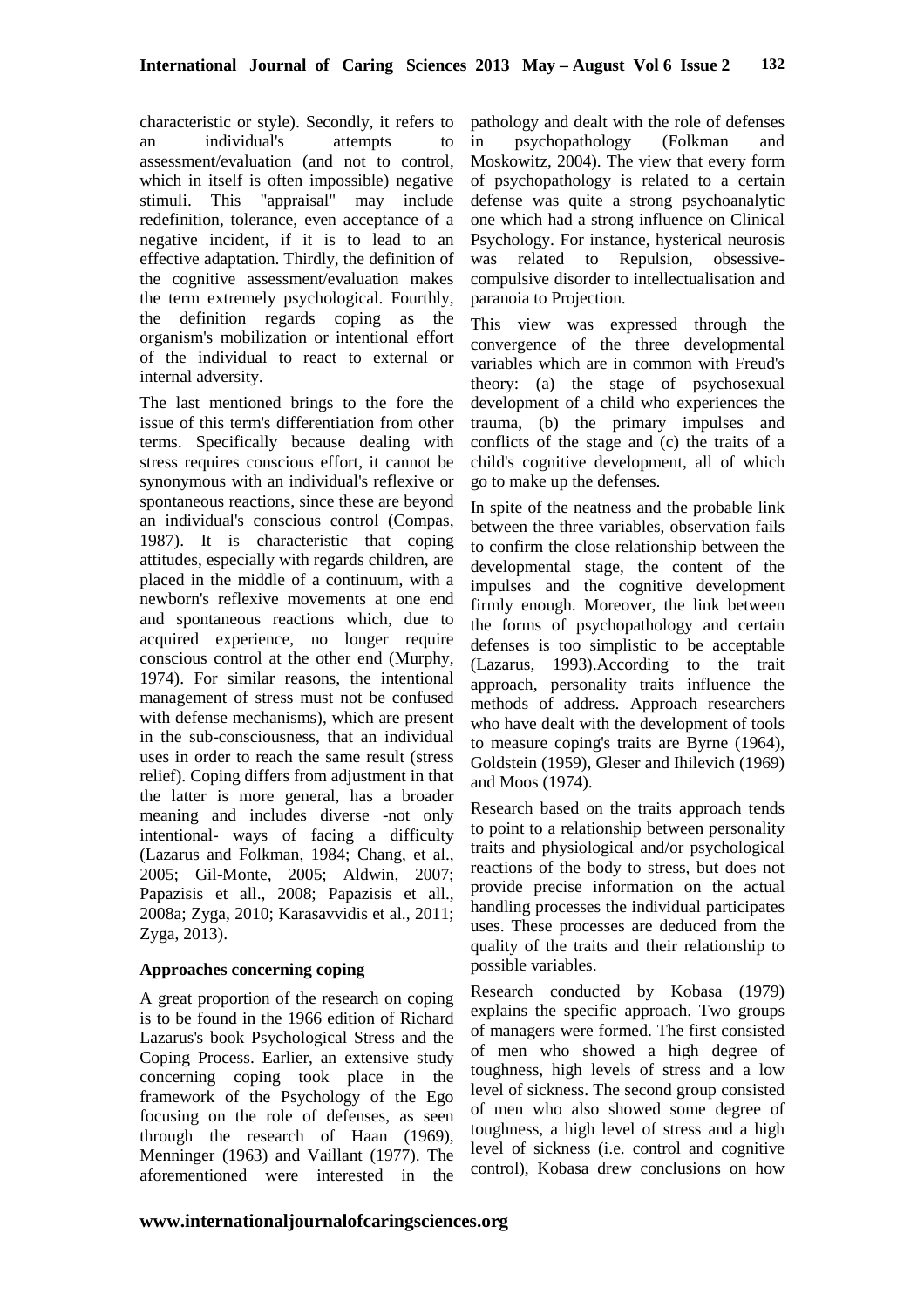they would manage changes in their work. But Kobasa did not provide data describing precise dealing processes for both groups and did not other sources in order to back her conclusions (Folkman, 1982).

One of the first models created with the intention of describing and explaining the process an individual goes through in his attempt to deal with stressful situations, is Lazarus and Folkman's transactional model (1984).

The model purports that there is interaction between the individual and the stressful situation, which is particularly obvious in the individual's assessment of the problem being faced. Lazarus and Folkman (1984) define stress as a specific relationship between the individual and his environment, which is expressed through his evaluation that the situation he is faced with significantly burdens or even exceeds his mental resources thus endangering his mental balance.

According to the interactive model, the individual goes through two different processes which are of crucial importance to the outcome of the problem. The first is cognitive assessment which refers to the extent and the way the situation relates to the individual.

The second refers to how the problem is dealt with. Dealing with a problem is defined as the attempt to find a solution, tolerate and/or reduce the external and internal pressures caused by the situation. The interactive model is not linear.

On the contrary, Lazarus and Folkman (1984) claim that dealing with stress is a dynamic process during which revision of the assessment leads to changes in the way it is dealt with and vice versa.

In more detail, two stages are identified in the cognitive assessment process. The first stage is the primary assessment, in other words it is when the individual assesses the significance of the event and attributes a meaning to it (i.e. insignificant, positive, emotionally depressing, and so on). The second stage is the secondary assessment, when the individual assesses his/her available resources for dealing with the event (i.e. perception of control of stressful conditions, in other words, to what extent the problem is controllable).

The theoretical model of Lazarus and Folkman was suggested for the description and interpretation of relevant behaviour in adults. It is, however, evident that it may also be valid, and it is valid, in the case of children and adolescents, needless to say with the differentiations dictated by the developmental nature of child/adolescent behaviour. The relevance of this theoretical model is demonstrated by the fact that no different approaches to issues of stress and coping have been suggested. It is worth taking a brief look at two reviews of this issue, which extend the Lazarus and Folkman model and add a clear, new dimension.

a. The first review (Boakaerts, 1996) introduces the whole "stress-coping" procedure as a series of successive elements which interact with one another from the moment a stressful stimulus arises until it is dealt with. Such elements are: (1) the negative situation in itself, (2) the coping skills, (3) the aims of coping, (4) the evaluation of the situation, (5) the intent to cope, and (6) the particular strategies adopted. Two more component parts of the whole process are added to this group of elements, and are characteristic of the model: the modification of coping skills and the evaluation of the aims of coping. These two parts are a continuation and consequence of the application of the specific strategies (element 6) in dealing with a stress-inducing stimulus. Finally, it should be noted that the writer considers the role of work memory, which is linked to (and is influenced by) the first four elements, namely the stimulus, the skills and the reason for coping, as well as the evaluation of the situation, to be significant.

b. The second alternative review of the "stress-coping" process is extended by the Lazarus and Folkman theoretical model to include the individual's social circle (Berg et al., 1998). According to these reviewers, coping with a stressful stimulus is not down to the individual, but depends on the social group to which the individual belongs. The "others" do not merely support the individual's decisions/actions, but are involved in a group effort to cope with the stress. Not even the stress-inducing stimulus is considered to be a feature of the individual, but is acknowledged as a feature of the group. This model evolves in response to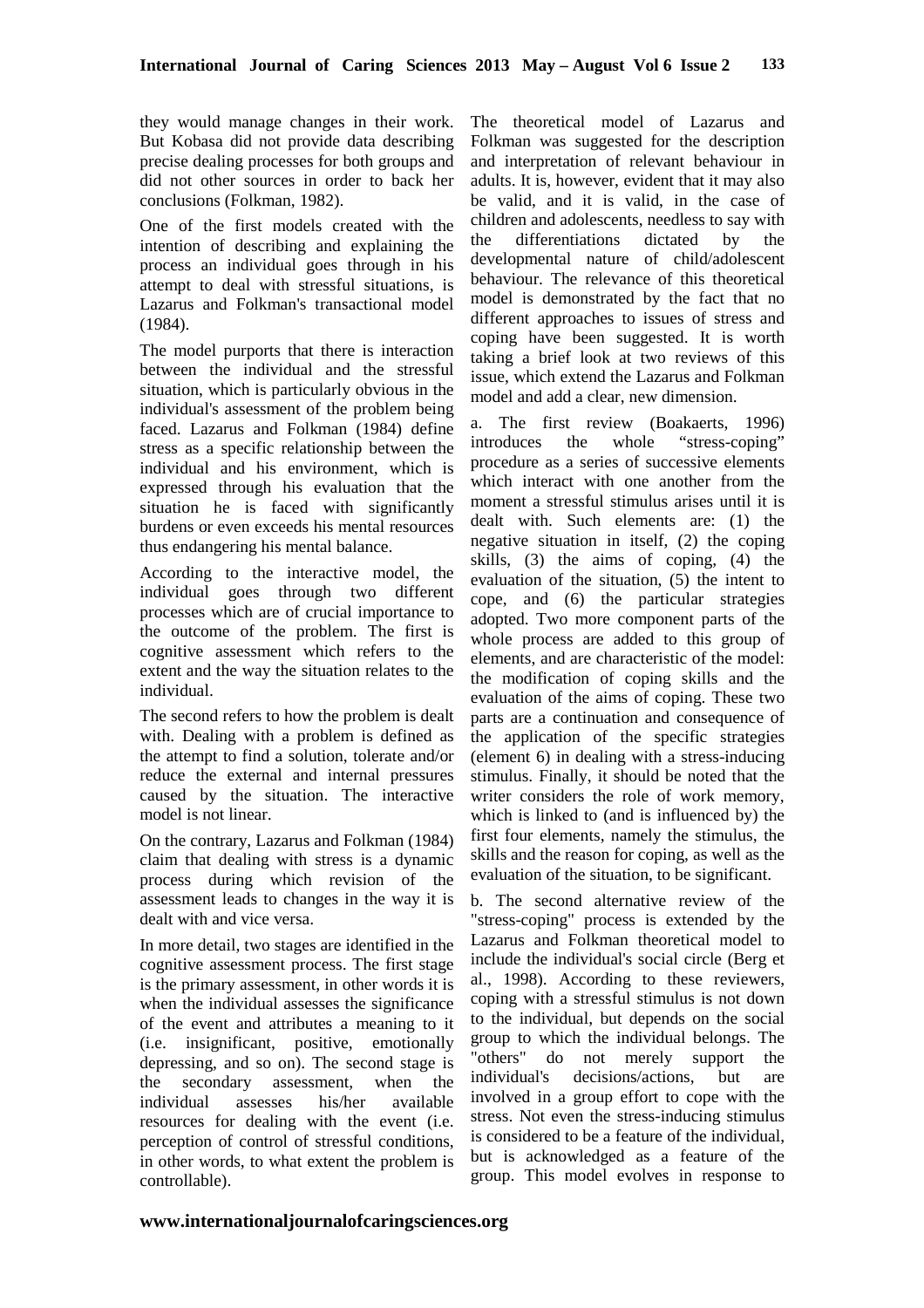constant changes in the relationship between an individual and the group during successive stages of its development (Vasilaki et al., 2001).

## **The functioning of the stress-coping process**

Cohen and Lazarus (1979), following a review of the relevant bibliography, quote the following functions which are part of coping with stressful situations: (a) "it reduces the harmful environmental conditions and improves the individual's perspectives for "recovery: (b) it steels the individual and enables him/her to endure or adapt to negative circumstances and situations (c) it helps maintain a positive self-image (d) and emotional stability and (e) makes the individual able to maintain satisfactory relationships with other individuals".

However, coping with stress is not a uniform behavioural pattern adopted by all individuals during a negative environmental situation. On the contrary, it consists of individual, specific behavioural patterns, whose use and appearance depends on various factors. These groups of cognitive processes, behaviours and skills, which motivate the individual when he/she expects (or is already experiencing) a stressful experience, are called stressful situation coping strategies (Latack and Havlovic, 1992). It goes without saying that not all strategies have the same functionality. Thus, there are coping strategies which are aimed at the source of the stress, which they attempt to reduce or alter (problem focused strategies). On the other hand, there are strategies which are aimed at the emotion, attempting to regulate it. This can be achieved, for example, by avoiding the source of the stress, with cognitive restructuring or deliberately choosing to turn towards the positive aspects sides of one's self or the situation (Compas, 1987).

In all the aforementioned cases, the main function of the coping strategies is to facilitate the individual's adaptation. The extent to which all the strategies are effective has been the subject of many studies because of its importance to human mental health. In brief, the most significant conclusion which arises is that the strategies which focus on the problem have a positive effect on the

individual's ability to adapt, while those which focus on the emotion are considered to impede this ability. It is a theoretically sound conclusion which also appears to be borne out in practice. This is less so in the case of problem focused strategies than in the case in emotion focused strategies (Masel, et al., 1996).

However, these indications have been questioned. Researchers have shown that in the study of the effectiveness of coping strategies, another significant factor should be taken into account: the controllability of the situation causing the stress/anxiety. There are quite a few indicators that, when the situation is considered controllability, it is more likely that problem focused strategies will be used. When, on the other hand, the situation cannot be objectively modified, it is more likely than an emotion focused strategy will be used (Terry, 1991).

The theory of goodness of fit, as suggested by Folkman and her partners in the field of coping, is relevant to this (Folkmanet al.,1979; Roussi et al., 2000). According to this theory, the functionality/effectiveness of a strategy depends on how well matched the coping strategy is with the characteristics of the stress-inducing stimulus (especially regarding its controllability). So, a problem focused strategy is functionally-adaptive when adopted in order to deal with a stressful stimulus which is perceived to be controllable. In such a case, an emotion focused strategy would impede adaptability. On the other hand, an emotion focused strategy is functional/adaptive when the event/stimulus is considered impossible to control/modify. In such a case every problem focused coping effort should be considered adaptability impeding. This theory received is only partially borne out in practice, perhaps because of conceptual problems and methodological inadequacies (Masel et al., 1996).

## **Classification-types of coping strategies in stress-inducing situations'**

Many dimensions have been suggested for the classification of coping strategies in stress-inducing situations. Lazarus and Folkman (1984), using an individual's direction of actions as classification criteria, have suggested the known discrimination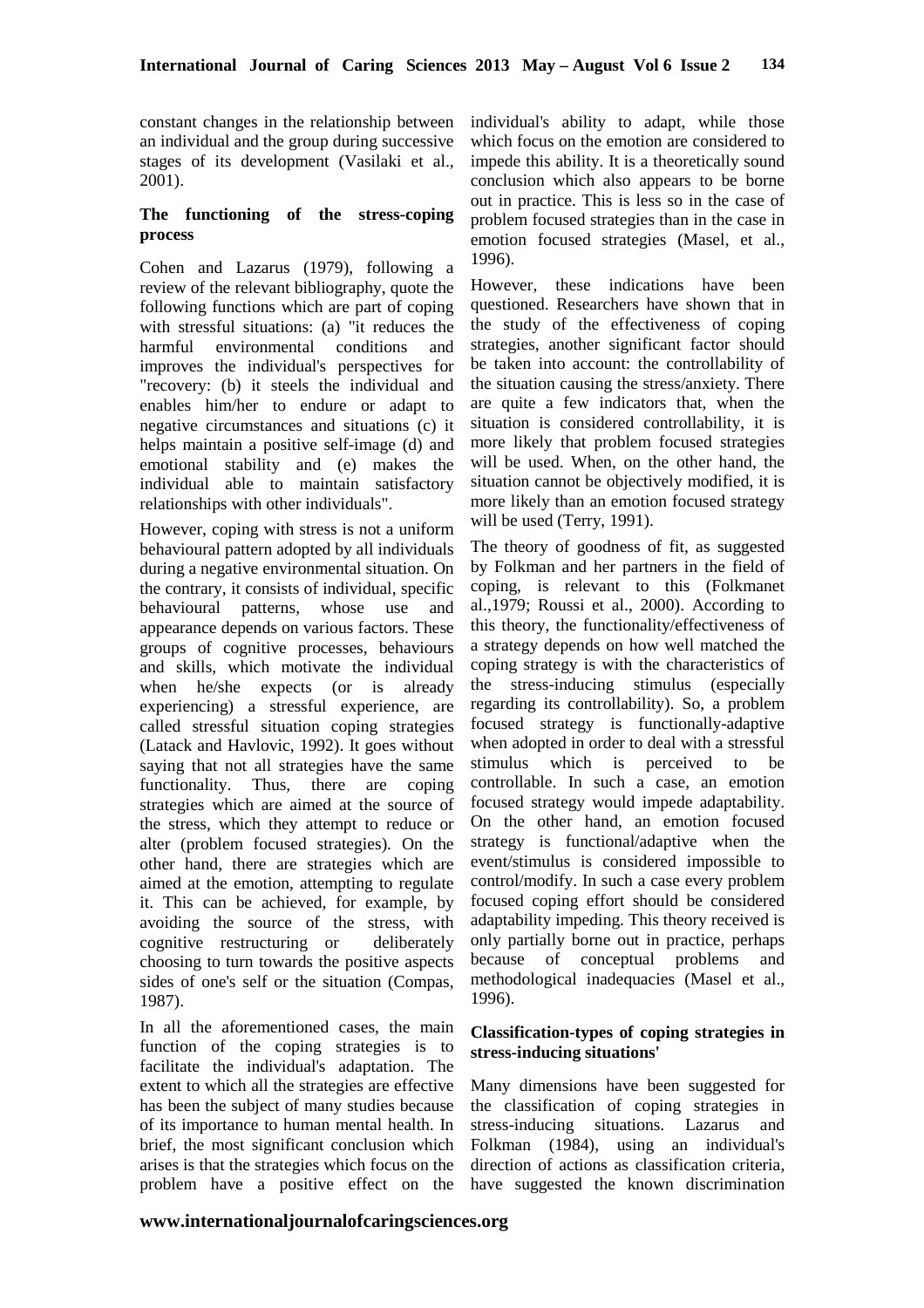between problem focused strategies and emotion focused strategies. A similar classification discriminates between approach strategies and avoidance strategies (Herman and McHale, 1993). Both types of strategy have been called both engagement strategies and disengagement strategies, respectively (Tobin et al., 1989). In a similar vein, Bilings and Moos (1981) speak of active strategies and avoidance strategies.

Using an individual's aims as criteria, Weisz, McCabe and Dennig (1994) classify strategies as primary or secondary control strategies. Another criterion which has been used in classification is the method of coping. So, the methods have been classified as cognitive and behavioral strategies (Ebata and Moos, 1991). As far as functionality/effectiveness are concerned, the coping strategies have been classified as neurodegenerative and mature (McCrae and Costa, 1986).

Finally, Westman and Shirom (1995) suggest an interesting classification for coping strategies. Based on existing bibliography, the writers distinguish two dimensions in stress coping: (a) the content of the strategy, and (b) its surroundings. Based on the content, Westman and Shirom (1995) distinguish immediate and energetic strategies (as opposed to indirect and passive ones) and strategies which are adequate (with regard to environmental requirements). Based on surroundings and environmental requirements, these same authors consider diversity of the stock of available strategies to be important (necessary for diverse environmental requirements) and flexibility (that is an individual's ability to modify his/her strategies depending on the stressinducing stimulus).

Bringing discussion of this topic to a close, let it be noted that all dimensions and types of strategies used to cope with stressinducing situations are valid, to a greater or lesser degree, in children and adolescents, according to the relevant bibliography (Vasilaki et al., 2001).

#### **Criticism of coping approaches**

As has already been mentioned, the psychoanalytical approach explains coping in terms of defense which play an important

role in regulating emotions. A basic limitation of this approach is that it does not examine those coping methods directed at the problem causing the stress. Another limitation of this approach is that the process is confused with the result of the adaptation. An example which makes the confusion between the process and the result obvious is the study by Wolff, Friedman, Hofer and Mason (1964), on the parents of children who were in the final stage and had fairly good defenses. The extent of the parents' defenses was the criterion used to predict their stress hormone levels. The evaluation of the extent of defense was based partially on the absence of discomfort. Therefore, it comes as no surprise that the secretion of corticosteroids was deemed to be related to the existence of several defenses. This example illustrates the pitfalls of using a measurement system which depends on information which proves the existence of adaptation. A process may be used to explain a result when that process is independent of the result.

The second approach is the one that looks into personality characteristics. The evaluation of coping based on personality characteristics is based on the assumption that all people behave in a fixed manner in all circumstances, although stability in the manner of coping has rarely been proved through research into personality. Some argue that most people are consistent in their behavior under specific circumstances, but not even the study of interaction between individuals and the environment is capable of making any significant contribution to our knowledge regarding the extent to which personality characteristics can contribute to predictions of behavior (Bowers, 1973; Ekehammar, 1974; Magnusson and Endler, 1977; Pervin and Lewis, 1978).

Furthermore, any evaluation based on personality characteristics is one-dimensional and consequently inadequate to perceive the multi-dimensional process of coping, a limitation shared with the psychoanalytical approach. The notes (Mechanic, 1962; Murphy, 1974; Visotsky et al., 1961), conclude that coping with a stress-inducing situation is a composite amalgam of thoughts and attitudes (Lazarus, 1981). For example, the problems faced by people dealing with illness are coping with pain, the hospital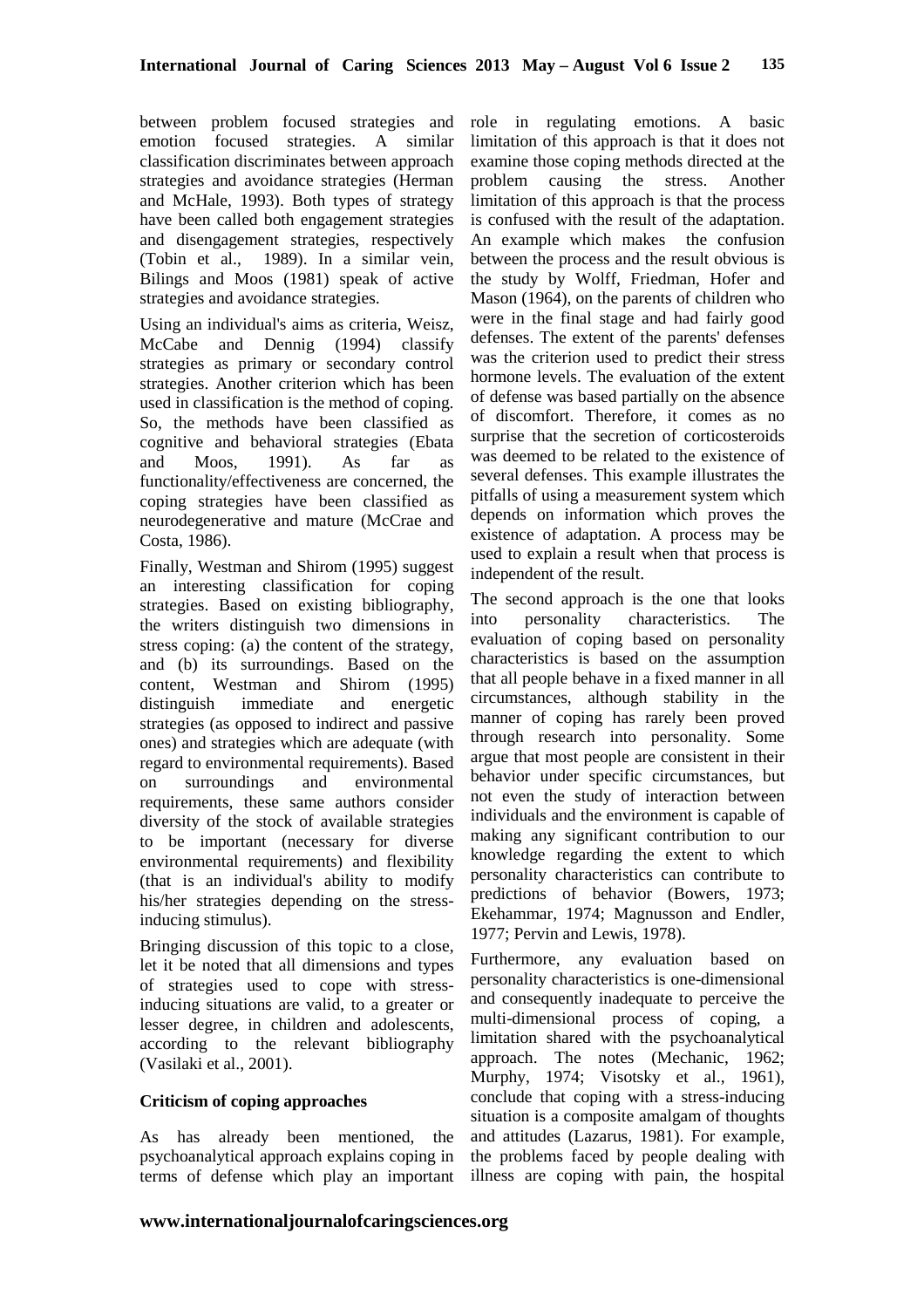environment and nursing practices (Moos and Tsu, 1977), for which a variety of coping strategies is required and not just a onedimensional approach.

In addition, the coping process is a slow process (Lazarus, 1981), so an individual may select one method of coping (i.e. avoidance) under one set of circumstances and a different strategy (i.e. emotion focused strategies) at some other time. Such selection of strategies takes place as the situation changes. It is hard to predict the methods of coping with a stress-inducing stimulus based on static personality characteristics or personality predispositions.

The third approach is that of Folkman and Lazarus who developed the interactive model for environment and individual. This approach has an advantage over the other two in that it allows for the description of complex coping processes, including strategies that focus on the problem and controlling the emotion. This is well explained in research carried out by Mechanic (1962) which describes the method used by students in coping with the source of their stress – forward planning of time, developing skills to meet the needs of tests and controlling their emotions with such strategies as humour, participation in support groups and social comparison. The basic disadvantage of the interactive model is that the coping strategies are described in words, which means they only refer to certain aspects of a certain framework .For example, the coping strategies described by Mechanic refer to matters relevant to examinations and are unsuitable in other context i.e. health, whereas the coping strategies which describe ways of dealing with pain and hospital procedures, are useful in research on illnesses but not on studying. Consequently, the comparison of coping in different situations is difficult, if not impossible (Folkman, 1982; Latack and Havlovic, 2006).

#### **References**

- Aldwin C.M.(2007). Stress, Coping, and Development: An Integrative Perspective.New York: Guilford Press.
- Berg, C. A., Meegan, S. P., & Deviney, F. P. (1998). A social-contextual model of coping with everyday problems across the lifespan. International Journal of Behavioral Development, 22 (2): 239-261.
- Billings, A. G., & Moos, R. H. (1981). The role of coping responses and social resources in

attenuating the stress of life events. Journal of Behavioral Medicine, 4:139-157.

- Boekaerts, M. (1996). Coping with stress in childhood and adolescence. Στο Μ. Zeidner & N. S. Endler (Eds.), Handbook of coping: Theory, research, and applications (pp. 452-484). New York: Wiley.
- Bowers, K.S. (1973). Situationism in psychology: An analysis and a critique. Psychological Review, 80: 307-336.
- Byrne, D. (1964). Repression-sensitization as a dimension of personality. In: Maher, B.A. (Ed.) Progress in Experimental Personality Research (pp. 170-220). Academic Press, New York..
- Chang, E.M., Hancock, K.M., Johnson, A., Daly, J. &Jackson, D. (2005) Role stress and nurses: Review of related factors and strategies for moving forward. *Nursing and Health Sciences,* 7: 57-65.
- Cohen, F., & Lazarus, R. S. (1979). Coping with the stresses of illness. Στο G. C. Stone, F. Cohen and N. E. Adler (Eds.), Health Psychology. San Francisco: Jossey-Bass.
- Compas, B.E. (1987). Coping with stress during childhood and adolescence. Psychological Bulletin, 101 (3): 393-403.
- Ebata, A. T., & Moos, R. H. (1991). Coping and adjustment in distressed and healthy adolescents. Journal of Applied Developmental Psychology, 12: 33-54.
- Ekehammar, B. (1974). Interactionism in personality<br>from a historical perspective. Psychological historical perspective. Psychological Bulletin, 81: 1026-1048.
- Folkman, S. & Moskowitz, J. T. (2004). Coping: Pitfalls and Promise. Annu Rev Psychol, 55: 745- 74.
- Folkman, S. (1982). An approach to the measurement of coping. Journal of Occupational Behavior, 3: 95- 107.
- Folkman, S., Schaefer, C., & Lazarus, R.S. (1979). Cognitive processes and mediators of stress and coping. Στο V. Hamilton and D. Warburton (Eds.), Human stress and cognition (pp. 265-298). Chichester, UK: Wiley.
- Gil-Monte, P. (2005) Factorial validity of the Maslach Burnout Inventory among Spanish professionals*. Revista de Saude Publica,* 39(1): 1-8.
- Gleser, G. C., & Ihilevich, D. (1969). An objective instrument for measuring defense mechanisms. Journal of Consulting and Clinical Psychology, 33: 51-60.
- Goldstein, M. J. (1959). The relationship between coping and avoiding behavior and response to feararousing propaganda, Journal of Abnormal and Social Psychology, 58: 247-252.
- Haan, N. (1969). A tripartite model of ego functioning: values and clinical research application. J. Nerv. Ment. Dis, 148: 14-30
- Herman, M. A., & McHale, S. M. (1993). Coping with parental negativity: Links with parental warmth and<br>child adjustment. Journal of Applied child adjustment. Journal of Applied Developmental Psychology, 14: 1-14.
- Latack, J.C. & Havlovic S.J. (2006). Coping with job stress: A conceptual evaluation framework for coping measures, 13(5):479-508.
- Karasavvidis, S., Avgerinou, C., Lianou, E., Priftis, D., Lianou, A., & Siamaga, E. (2011). Mental retardation and parenting stress. International Journal of Caring Sciences, 4 (1): 21-31.